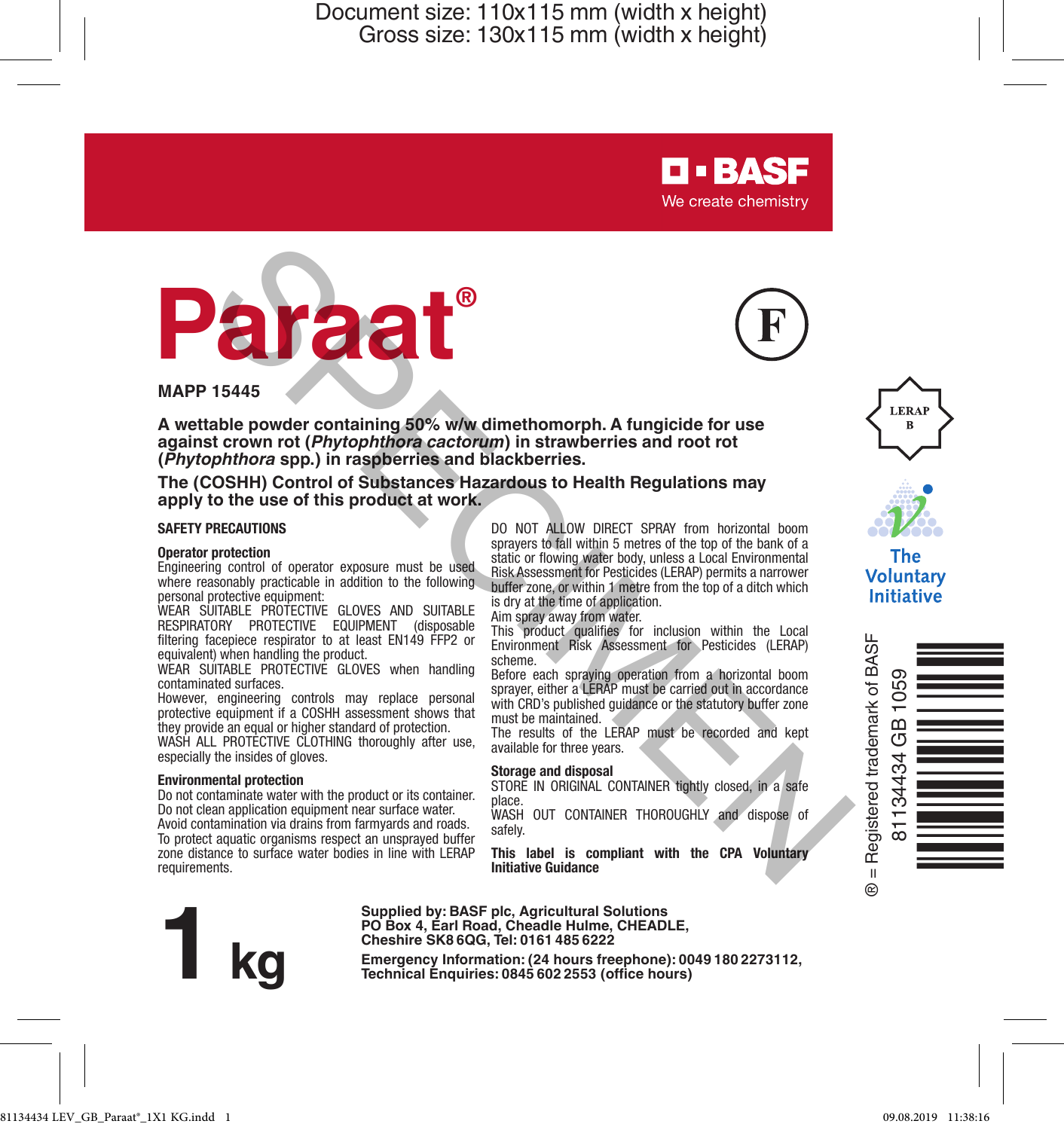# **Paraat®**

# **A wettable powder containing 50% w/w dimethomorph.**

## **Warning**

## **Toxic to aquatic life with long lasting effects.**

# **IMPORTANT INFORMATION**

| Toxic to aquatic life with long lasting effects.                                                                                                                                                                                                                                                                                                                                                                                                                                                                                                                                                                                                                                                             |                                                          |                                                                                         |                                             |
|--------------------------------------------------------------------------------------------------------------------------------------------------------------------------------------------------------------------------------------------------------------------------------------------------------------------------------------------------------------------------------------------------------------------------------------------------------------------------------------------------------------------------------------------------------------------------------------------------------------------------------------------------------------------------------------------------------------|----------------------------------------------------------|-----------------------------------------------------------------------------------------|---------------------------------------------|
| If medical advice is needed, have product container or label at hand.<br>Keep out of reach of children.<br>Collect spillage.<br>Dispose of contents/container to a licensed hazardous waste disposal<br>contractor or collection site except for triple rinsed empty containers which can be<br>disposed of as non-hazardous waste.                                                                                                                                                                                                                                                                                                                                                                          |                                                          |                                                                                         |                                             |
| To avoid risks to human health and the environment, comply with the instructions<br>for use.                                                                                                                                                                                                                                                                                                                                                                                                                                                                                                                                                                                                                 |                                                          |                                                                                         |                                             |
| <b>IMPORTANT INFORMATION</b>                                                                                                                                                                                                                                                                                                                                                                                                                                                                                                                                                                                                                                                                                 |                                                          |                                                                                         |                                             |
| FOR USE ONLY AS A HORTICULTURAL FUNGICIDE, as directed below:                                                                                                                                                                                                                                                                                                                                                                                                                                                                                                                                                                                                                                                |                                                          |                                                                                         |                                             |
| Crop:                                                                                                                                                                                                                                                                                                                                                                                                                                                                                                                                                                                                                                                                                                        | <b>Maximum individual</b><br>Dose (kg product/ha)        | <b>Maximum number of</b><br>applications (per year)                                     | <b>Latest Time of</b><br><b>Application</b> |
| Strawberry (outdoor)                                                                                                                                                                                                                                                                                                                                                                                                                                                                                                                                                                                                                                                                                         | 3.0                                                      |                                                                                         | 35 days before harvest                      |
| Strawberry (protected)                                                                                                                                                                                                                                                                                                                                                                                                                                                                                                                                                                                                                                                                                       | 3.0 See 'Other Specific<br>Restriction (1)' for details. |                                                                                         | 35 days before harvest                      |
| Raspberries, blackberries<br>(outdoor and protected)                                                                                                                                                                                                                                                                                                                                                                                                                                                                                                                                                                                                                                                         | 3.0 See 'Other Specific<br>Restriction (2)' for details. | 1                                                                                       | 90 days before harvest                      |
| <b>Other Specific Restrictions:</b><br>(1) For use on protected strawberry as a drip irrigation or root drench the concentration of the<br>diluted product must not exceed 1 g product per litre water. If using the maximum concentration<br>do not apply more than 100 ml of diluted product/solution per plant. Do not exceed the<br>maximum individual dose or exceed 0.1 g product per plant.<br>(2) For the use on protected and outdoor raspberries and blackberries as a drip irrigation or root<br>drench the concentration of the diluted product must not exceed 5 g product per litre water. If<br>using the maximum concentration do not apply more than 200 ml of the diluted product/solution |                                                          | per plant. Do not exceed the maximum individual dose or exceed 1.0 g product per plant. |                                             |

(2) For the use on protected and outdoor raspberries and blackberries as a drip irrigation or root drench the concentration of the diluted product must not exceed 5 g product per litre water. If using the maximum concentration do not apply more than 200 ml of the diluted product/solution per plant. Do not exceed the maximum individual dose or exceed 1.0 g product per plant.

**READ THE LABEL BEFORE USE. USING THIS PRODUCT IN A MANNER THAT IS INCONSISTENT WITH THE LABEL MAY BE AN OFFENCE. FOLLOW THE CODE OF PRACTICE FOR USING PLANT PROTECTION PRODUCTS.**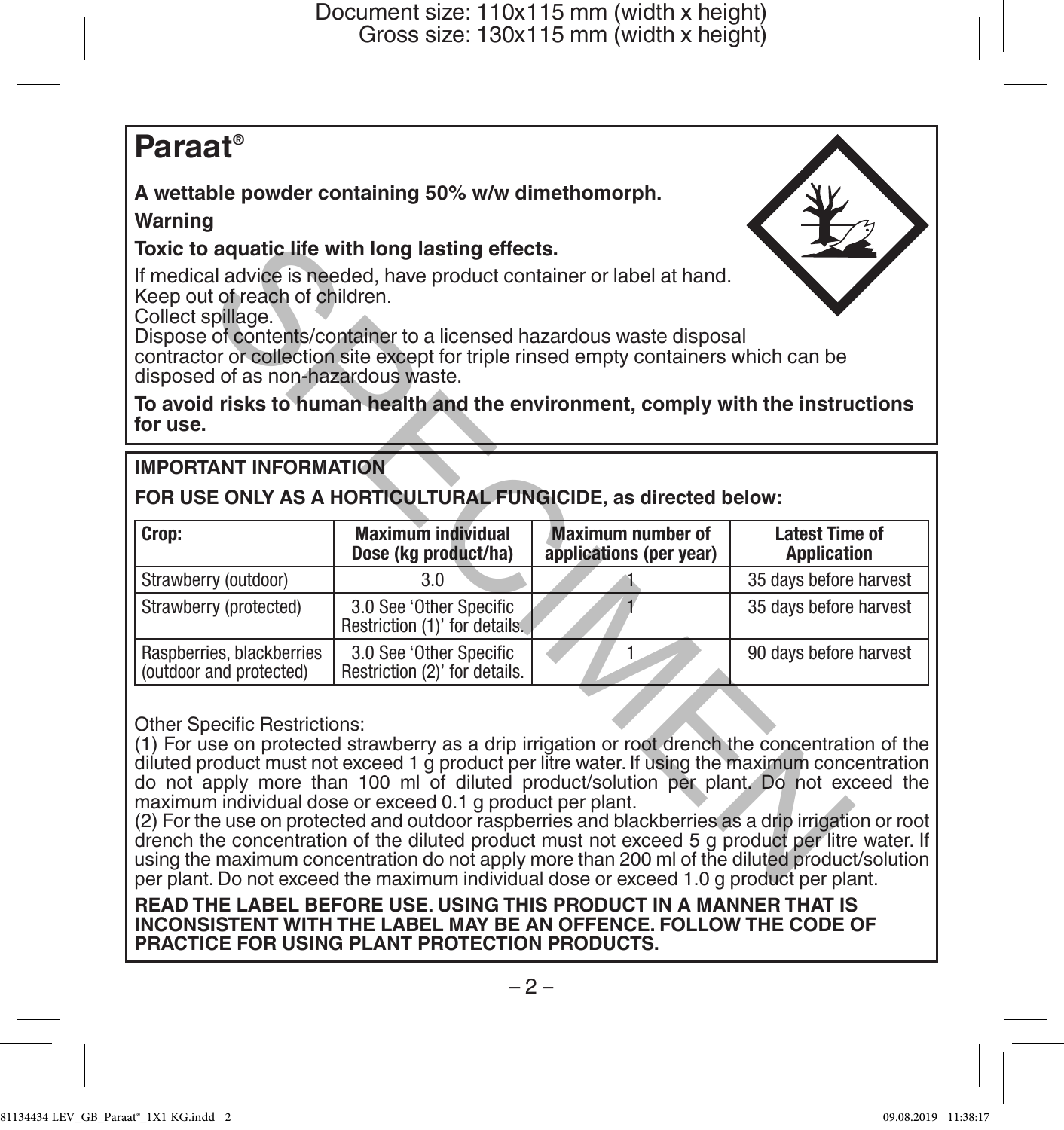# **DIRECTIONS FOR USE**

IMPORTANT: This information is approved as part of the Product Label. All instructions within this section must be read carefully in order to obtain safe and successful use of this product.

**Restrictions/Warnings**

## **Processed crops**

Consult processor before use on crops for processing

#### **Disease control**

Paraat is a fungicide with protectant activity against crown rot (*Phytophthora cactorum*) in strawberries and root rot (*Phytophthora* spp.) in raspberries and blackberries. Paraat will be most effective when applied as a protectant treatment immediately after planting, before disease symptoms appear. **tions/Warnings**<br> **sed crops**<br>
processor before use on crops for processing<br>
a control<br>
a fungicide with protectant activity against crown rot (*Phytophthora* ca<br>
permiss and root rot (*Phytophthora* spp.) in raspberries a

#### **Resistance Management**

Paraat contains dimethomorph, a CAA fungicide. It should be used in accordance with FRAC resistance management advice for CAA fungicides.

In outdoor and protected crops of strawberries, no more than one application of Paraat per year may be made to control crown rot (*Phytophthora cactorum*). Applications should be made preventatively after planting.

In raspberries and blackberries, no more than one application of Paraat per year may be made to control root rot (*Phytophthora* spp.). Applications should be made preventatively immediately after planting in the spring or autumn.

Alternation with fungicides with different modes of action to Paraat is recommended as part of a resistance management programme. CAA fungicides should not make up more than 50% of the intended number of fungicide applications for *Phytophthora* disease control in strawberries, raspberries and blackberries.

Use Paraat as part of an Integrated Crop Management (ICM) strategy incorporating other methods of control, including where appropriate fungicides with a different mode of action.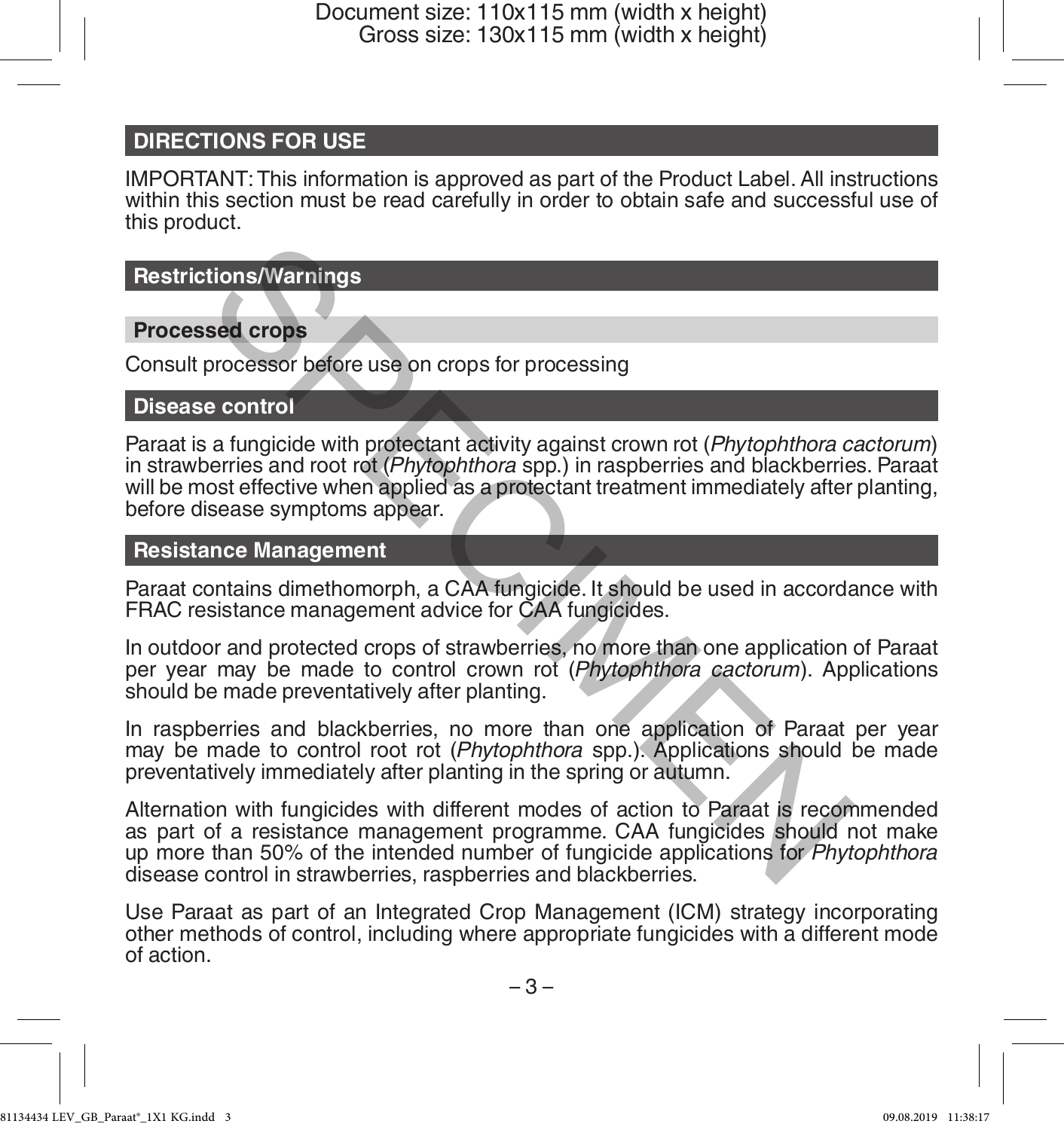# **Crop Specific Information**

#### **Outdoor strawberries**

#### Time of application

For the moderate control of crown rot (*Phytophthora cactorum*) apply Paraat as a preventative treatment immediately after planting.

#### Rate of application

Apply Paraat at 3.0 kg/ha as a high volume spray of 600–1000 litres of water per hectare, ensuring good coverage around the base of the plant.

#### **Protected strawberries**

#### Time of application

For the moderate control of crown rot (*Phytophthora cactorum*), apply Paraat as a preventative treatment immediately after planting.

#### Rate of application

Apply Paraat as a drip irrigation or root drench treatment of 0.1 gram of product per plant in a minimum water volume of 100 ml of water per plant, not exceeding 3.0 kg of product/ha. moderate control of crown rot (*Phytophthora cactorum*) apply Par<br>tive treatment immediately after planting.<br>Diplication areast at 3.0 kg/ha as a high volume spray of 600–1000 litres of v<br>ensuring good coverage around the

**Raspberries and blackberries (outdoor and protected) – qualified minor use recommendation**

#### Time of application

For the moderate control of root rot (*Phytophthora* spp.) apply Paraat as a preventative treatment immediately after planting in the spring or autumn.

#### Rate of application

Apply as a drip irrigation or root drench treatment delivering 1.0 g of Paraat per plant in a minimum of 200 ml of water per plant, not exceeding 3.0 kg of product/ha.

#### **Following Crops**

Following application of Paraat, allow 10 months before sowing clover.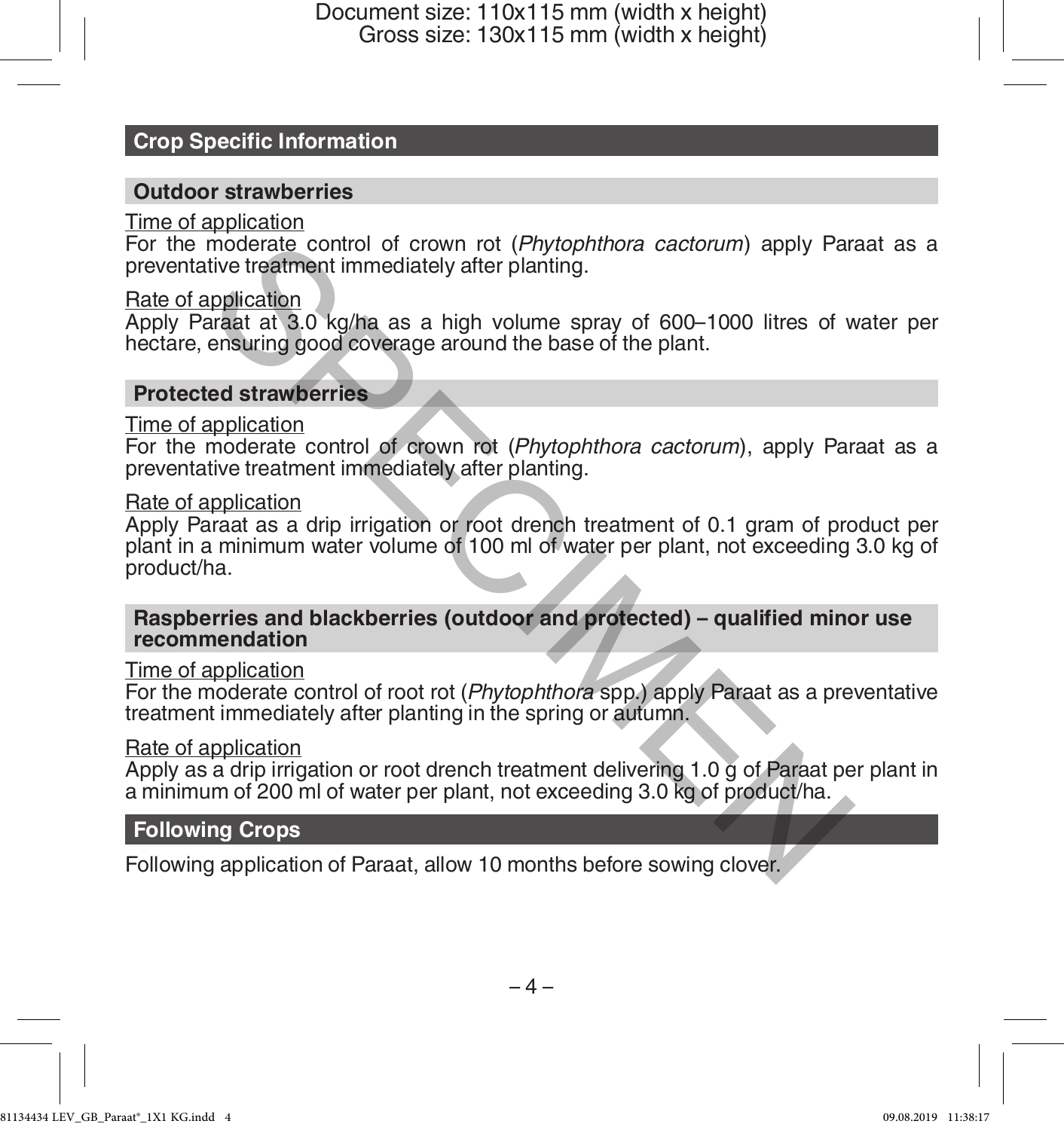# **Mixing and Application**

#### **Mixing**

In outdoor strawberries, Paraat should be applied as a COARSE spray as defined by BCPC, using a high volume drenching spray of 600–1000 litres of water per hectare, ensuring good coverage around the base of the plant. In protected crops of strawberries, Paraat should be applied via drip irrigation or as a root drench delivering at least 100 ml of water per plant. In outdoor or protected raspberries and blackberries, Paraat should be applied via drip irrigation or as a root drench delivering at least 200 ml of water per plant.

Half fill the sprayer, drench or irrigation tank with clean water and start agitation.

Steadily add the required quantity of Paraat direct to the spray, drench or irrigation tank (pre-mixing is not necessary).

Empty product container thoroughly and dispose of safely.

Add the remainder of the water.

Apply immediately and continue agitation until spraying, irrigation or drenching is complete.

Wash sprayer or flush out drench or irrigation equipment thoroughly immediately after use, using clean water and following best practice advice and the guidance provided by the equipment manufacturer.

## **Trade Mark Acknowledgments**

Paraat is a registered trademark of BASF.

## **The following does not form part of the authorised label text.**

With many products there is a general risk of resistance developing to the active ingredients. For this reason a change in activity cannot be ruled out. It is generally impossible to predict with certainty how resistance may develop because there are so many crop and use connected ways of influencing this. We therefore have to exclude liability for damage or loss attributable to any such resistance that may develop. To help minimise any loss in activity the BASF recommended rate should in all events be adhered to. C, using a high volume drenching spray of 600-1000 litres of wearsing a high volume denoted rise, Paraat should be applied via drip irrigation or as a root drench of the part. In protected rise, Paraat should be applied vi

Numerous, particularly regional or regionally attributable, factors can influence the activity of the product. Examples include weather and soil conditions, crop plant varieties, crop rotation, treatment times, application amounts, admixture with other products, appearance of organisms resistant to active ingredients and spraying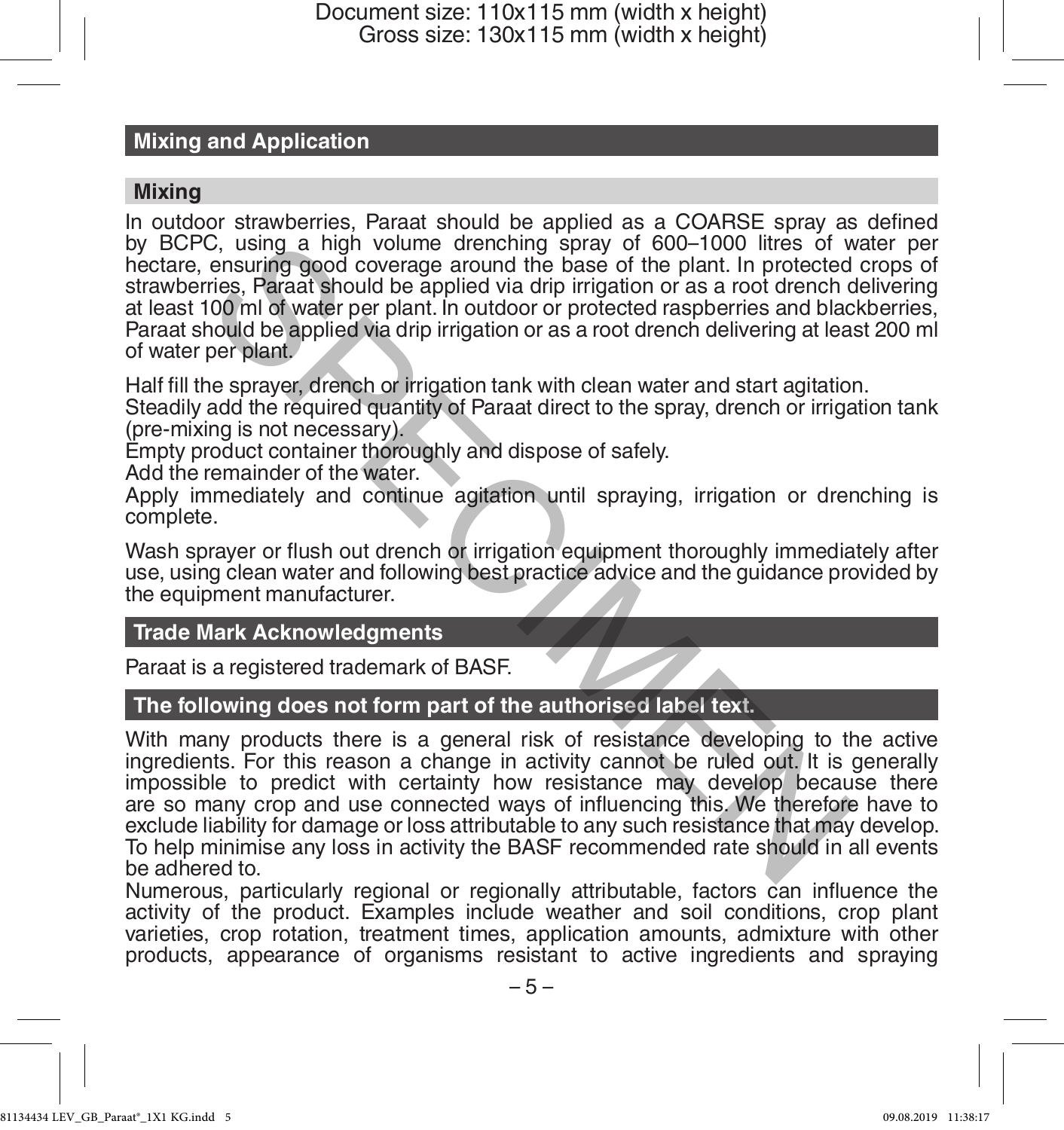techniques. Under particular conditions a change in activity or damage to plants cannot be ruled out. The manufacturer or supplier is therefore unable to accept any liability in such circumstances. All goods supplied by us are of high grade and we believe them to be suitable, but as we cannot exercise control over their mixing or use or the weather conditions during and after application, which may affect the performance of the material, all conditions and warranties, statutory or otherwise, as to the quality or fitness for any purpose of our goods are excluded and no responsibility will be accepted by us for any damage or injury whatsoever arising from their storage, handling, application or use; but nothing should be deemed to exclude or restrict any liability upon us which cannot be excluded or restricted under the provisions of the Unfair Contract Terms Act 1977 or any similar applicable law. all conditions and warranties, statutory or otherwise, as to the quality<br>urpose of our goods are excluded and no responsibility will be accepted<br>amage or injury whatsoever arising from their storage, handling, and<br>the disc

# **Section 6 of the Health and Safety at Work Act**

## **Additional Product Safety Information**

The product label provides information on a specific pesticidal use of the product; do not use otherwise, unless you have assessed any potential hazard involved, the safety measures required and that the particular use has "off-label" approval or is otherwise permitted under the Plant Protection Products Regulations.

The information on this label is based on the best available information including data from test results.

#### **Safety Data Sheet**

To access the Safety Data Sheet for this product scan the QR code or use the weblink below:



bit.ly/Paraat\_sds

Alternatively, contact your supplier.